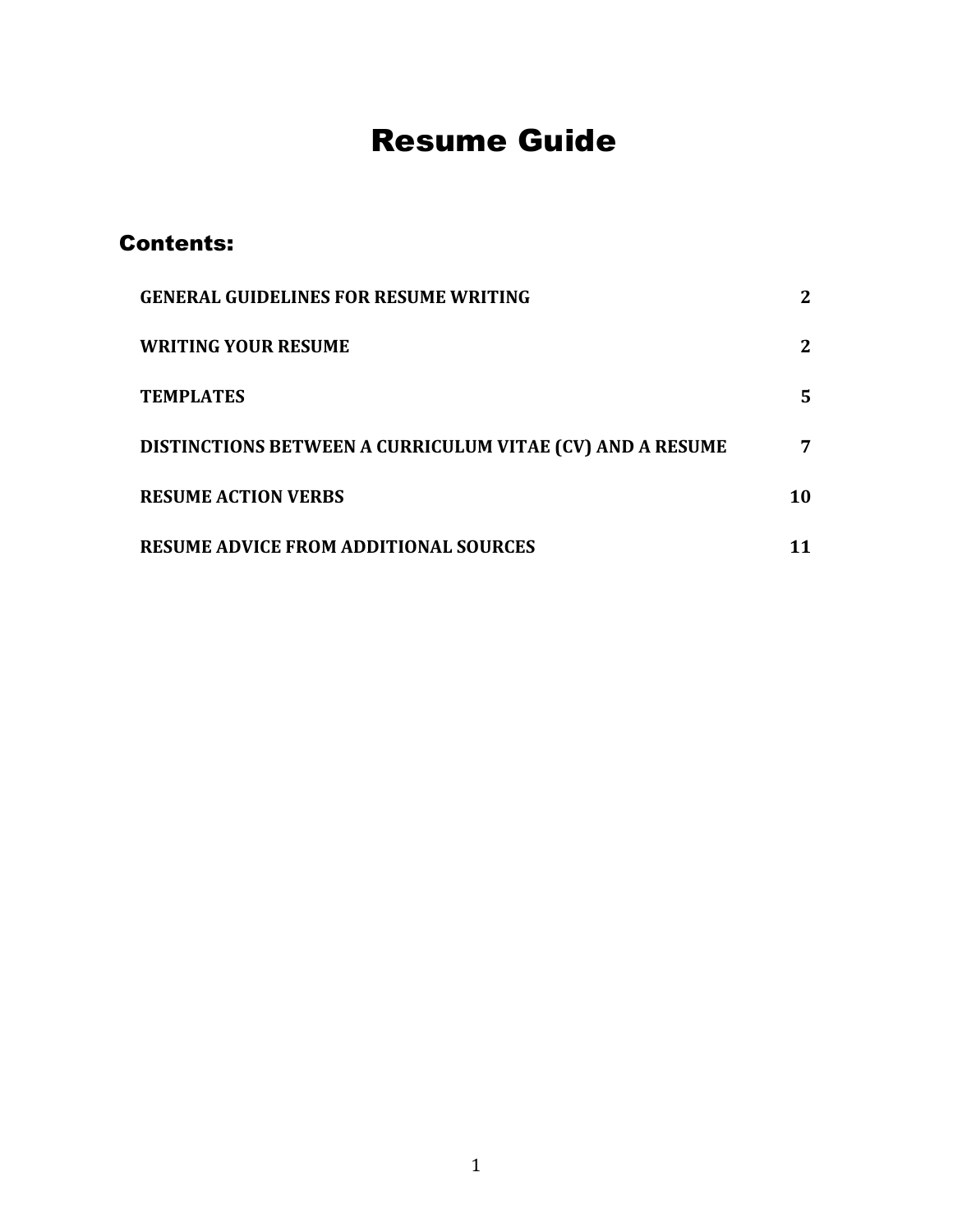# General Guidelines for Resume Writing

 A resume is an outline (not an autobiography!) of your accomplishments that contains the strengths, skills, and qualities that make you a good fit for a potential employer or organization.

 It is designed as a marketing tool to highlight your most relevant skills and experience to generate interest and interviews for a position.

 Your resume should focus on the things about you that are most relevant to the position(s) you seek and should contain the following components:

- Description of your capabilities
- Description of your accomplishments
- Description of past jobs, with a focus on results
- Simple, brief descriptions of education, training, and relevant coursework

#### Guidelines to follow:

#### **1. Keep your resume to one page**

 Two pages only if you have worked full-time for a few years and have significant accomplishments. Your resume must be concise, focused, and clear in its presentation.

#### **2. Know your audience**

 Research the industry/career field if you have narrowed your search and try to use key words that are used in the job description, such as computer skills, foreign languages, or job responsibilities.

#### **3. Keep descriptions clear and to the point**

 Use phrases, rather than complete sentences, and avoid personal pronouns ("I" or "my"). Also avoid "Responsible for…" and "Duties include…" Use action verbs, such as led, developed, and organized, instead of passive phrases to give your resume strength.

#### **4. Make sure your resume is error free**

 Pay careful attention to spelling, punctuation, grammar, and style. Proofread your resume carefully, using a dictionary and stylebook, and have it reviewed by someone with good language skills.

 **5. Focus on achievements and accomplishments, not time and activities**

 Quantify and qualify your skills, and use numbers and adjectives to give factual weight to your experience in terms of results and achievements.

#### **6. Highlight for emphasis**

 The layout and use of italics, bullets, and bold type should lead the reader's eye to the most powerful parts of your resume. Use crisp, clean lines and margins (one-inch margin minimum).

#### **7. Supply accurate information**

<span id="page-1-0"></span> Falsification of any information has serious consequences and facts can be checked from former employers.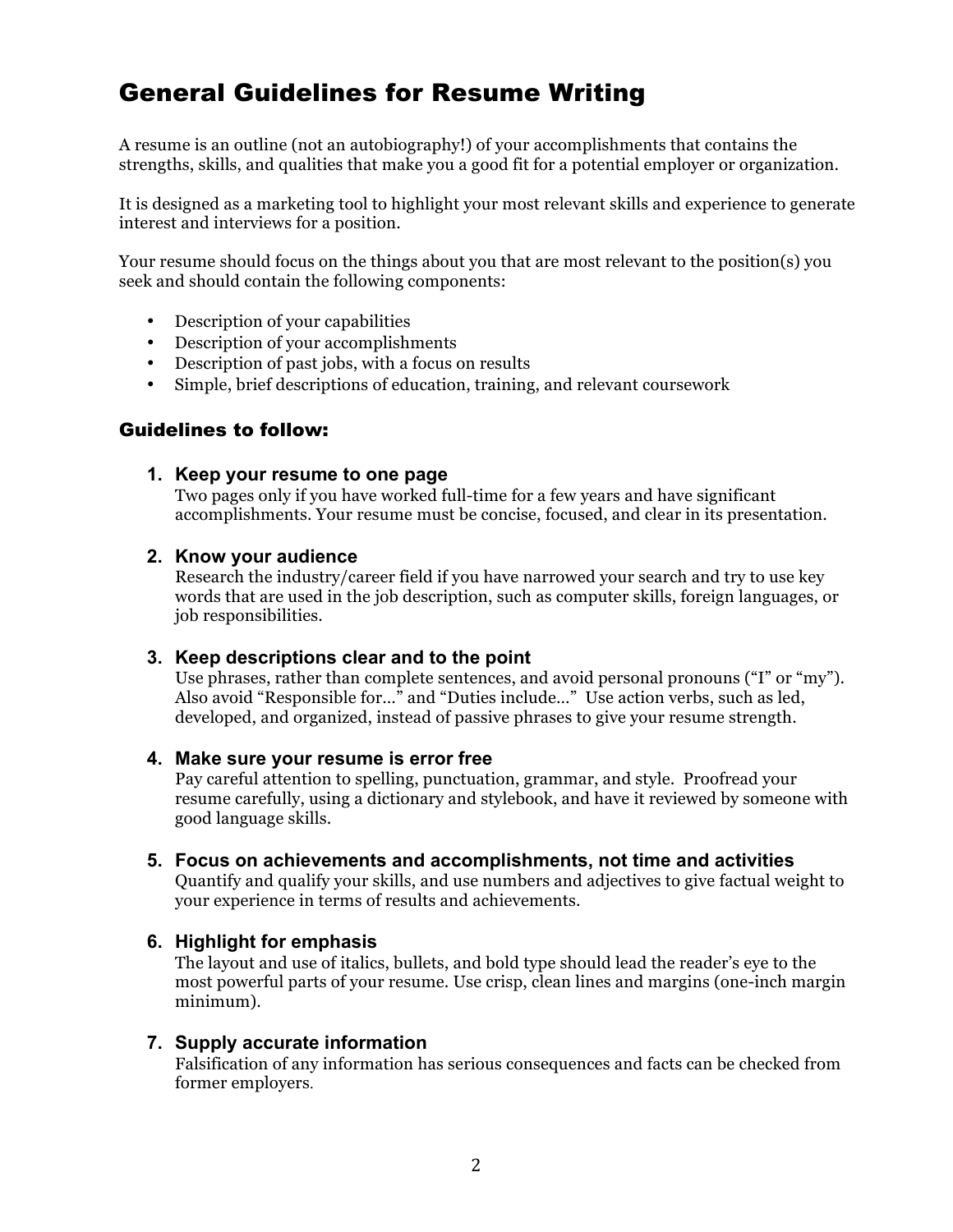# Writing Your Resume

### Preparing to Write

 Self-reflection is critical to writing an effective resume. Begin by making a list of everything you have done. A good rule is to concentrate on the last four years. For example, sophomores will most likely include high school experiences, while seniors will concentrate on their college years.

#### Sections of Your Resume

#### **Heading**

 • Your contact information is your heading. Include your name, address, phone, and email (either student account or professional address, i.e., janejohnny@gmail.com)

#### *Examples:*

#### **John Johnny**

12 West 34<sup>th</sup> Street Los Angeles, California 91121 213-567-8910 ▪ john.johnny@gmail.com

*or:* 

#### **John Johnny**

12 West 34th Street ▪ Los Angeles, California 91121 ▪ 213-567-8910 ▪ john.johnny@gmail.com

#### **Objective (Optional)**

- • Use an objective only if your resume does not obviously relate your experience to the position to which you're applying
- Be specific in terms of the field to which you are interested or the type of work you desire
- Use active words such as "seek", "desire", or "obtain"
- The trend is moving away from listing an objective to listing a professional summary

#### **Summary of Qualifications, Professional Summary, or Profile Statement**

- • A qualifications statement summarizes your background and strengths and highlights your skills, areas of expertise, professional qualities and accomplishments
- • Include information that is difficult to express in any other section of your resume—what you most want an employer to know about you
- Remember to use characteristics that are *relevant* to the position to which you're applying
- • Always substantiate the claims in the summary of qualifications with facts elsewhere in the resume

#### *Examples:*

#### *For a position teaching/tutoring adolescents in a charter school:*

- Excellent written and verbal communication skills
- Demonstrated ability to relate to children and adolescents
- Strong leadership qualities and cooperative team member
- Motivated, enthusiastic, sincere, with a passion for learning
- Solid background in liberal arts, with emphasis on analytic thinking

#### *For a position working at a women's shelter, where Spanish is desired:*

- Skilled leader in various campus organizations with high-level multitasking skills
- Experience working in fast-paced and collaborative environments
- Superior communications skills with fluency in Spanish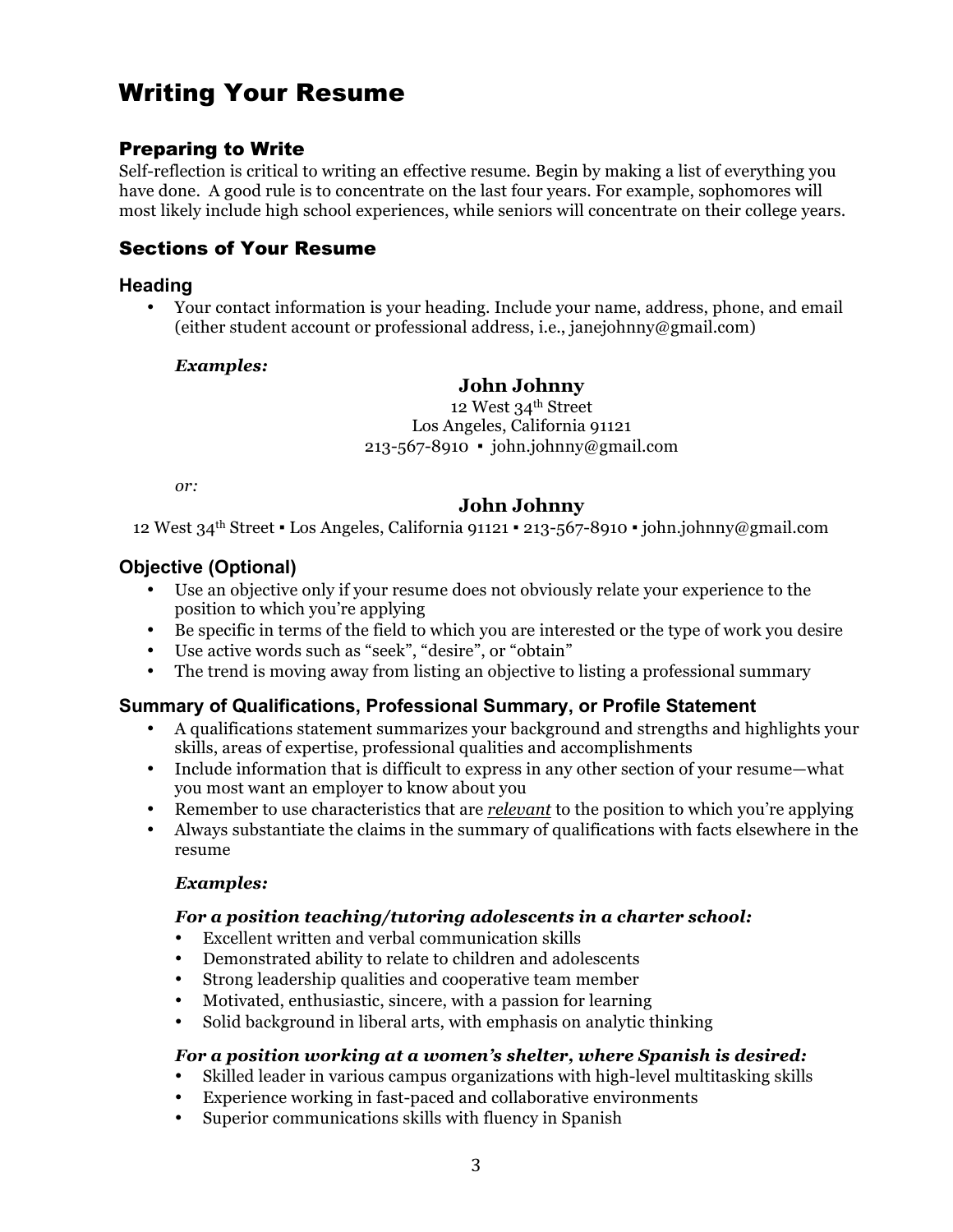• Committed to providing support and empowerment to survivors of domestic abuse

## **Education**

- Start with your most recent degree and work backwards (do not include high school)
- • Include college name, location, degree pursued, and anticipated graduation date (do not use date range)
- You may want to include your GPA if it's a 3.0 or higher

 *Here are some of the ways others have described the St. John's program—it sometimes helps to clarify what "liberal arts" means here as it is easily misunderstood in other contexts.* 

### **B.A., Liberal Arts**, anticipated May 2018

#### **St. John's College**, Annapolis, MD

 All-required interdisciplinary curriculum, based on the great books of Western civilization, includes analysis of source texts in sciences and humanities, extensive essays and passed rigorous oral examinations, and presenting and defending arguments in a seminar setting. Course of study includes four years of philosophy, mathematics, and language, three years of laboratory science, and two years of music. **GPA: 3.5** 

#### **B.A., Liberal Arts**, anticipated May 2018

#### **St. John's College**, Annapolis, MD

 A richly varied curriculum that focuses on an integrated study of philosophy, literature, history, theology, political science, mathematics, music, and science.

#### **B.A., Liberal Arts**, anticipated May 2018

 **St. John's College**, Annapolis, MD

 All-required interdisciplinary curriculum that includes four years of philosophy, mathematics, and language, three years of laboratory science, and two years of music.

#### **Experience**

- • List most recent experience first (reverse chronological format), and for each position, always include the job title, company/organization, location, and dates of employment  *(In some cases, you may want to divide your work experience into two categories: Related Experience and Additional Experience; or you can head them by experience topic, such as: Teaching Experience or Food Service Experience.)*
- • Include anything that allowed you to develop skills in the field for which you are applying. Include volunteer positions, internships, summer jobs, clinical/field experience
- • Focus the reader's attention on the most compelling evidence you have to offer in support of the job for which you're applying
- Use the vocabulary of your chosen field if possible
- • Try to avoid having your resume look like a list of duties and responsibilities, instead indicate why it mattered that a particular task or function was performed, how it contributed to the employer/organization, and what resulted from your actions  *(Instead of saying: Worked with children in a summer camp setting, say: Developed multiple daily activities for campers, ages 8-12, and prepared them for a successful endof-camp performance.)*

#### **Additional Sections:**

 • Depending on your background, you may want to add additional sections to your resume, such as activities, honors, interests, hobbies, community service, computer/foreign language skills, professional affiliations, and/or volunteer experiences.

A resume example follows on the next page.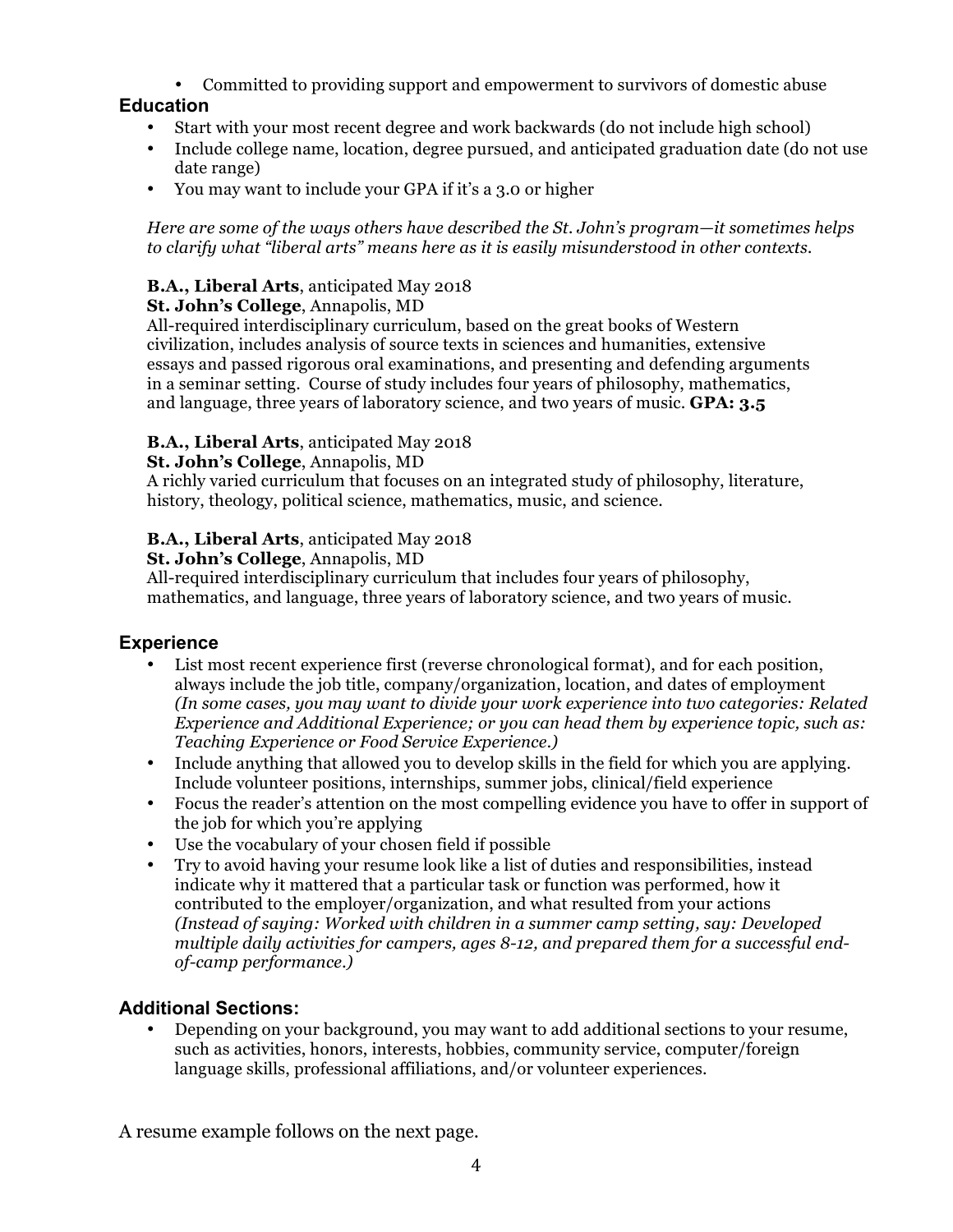# <span id="page-4-0"></span>**Templates**

# Jane Johnny

Street address ▪ Annapolis, MD 21401 ▪ Phone number ▪ john.johnny@gmail.com

#### **Objective**

A Smithsonian American Art Museum two-semester Advanced-Level Program internship

#### **Education**

 **BA, Liberal Arts**, anticipated May 2017

 **St. John's College**, Annapolis, MD

 All-required, interdisciplinary curriculum with a strong focus on discussion, reading, and analysis. Based on the great books of Western civilization. It includes four years of language, mathematics, and philosophy, three years of laboratory science, and two years of music.

#### **Qualifications**

- Experience representing an organization and giving tours
- Familiar with promoting and preparing for events on campus
- Interest in art and advertising, specific familiarity with sculpture and graphic design
- Excellent written and verbal communication skills
- • Enthusiastic about learning, able to compile and present information in a clear and concise manner
- Proficiency with Microsoft Office and databases, reading knowledge of French

#### **Experience**

#### **Student Assistant**

 **St. John's College Admissions Office,** Annapolis, MD August 2016-present

- • Assist admissions counselors with prospective student outreach by composing emails, carrying out mailing projects, and entering data into the Jenzabar CX database
- Conduct campus tours for visitors and answer questions in person, via email, or by phone
- Designed poster to recruit for the office's Student Ambassador Program

#### **Cashier**

 **Tara Jewelry and Goods for the Soul,** Annapolis, MD May 2012-October 2013

- Worked independently assisting customers, creating displays and arranging merchandise
- Prepared merchandise for sale and maintained a clean, inviting environment

#### **Office Assistant**

**Womanship,** Annapolis, MD June 2011-August 2011

- Organized, copied, and typed documents for a women's sailing school
- Kept excellent records, and used the ACT! database to enter and export contact information
- Communicated with current and prospective students by email, postal mail, and telephone

#### **Related Activities**

- • Team Captain in Kunai, the girls' intramural sports program and designer of informative posters for same (2015-2016, participant from 2014)
- • Co-President of Storyteller's Guild and designer of twelve posters for club events (2015- 2016, participant from 2014)
- Regular participant in pottery and alabaster sculpture Fine Arts workshops (2014-2016)
- Completed interdisciplinary art history course in senior year of high school (2012-2013)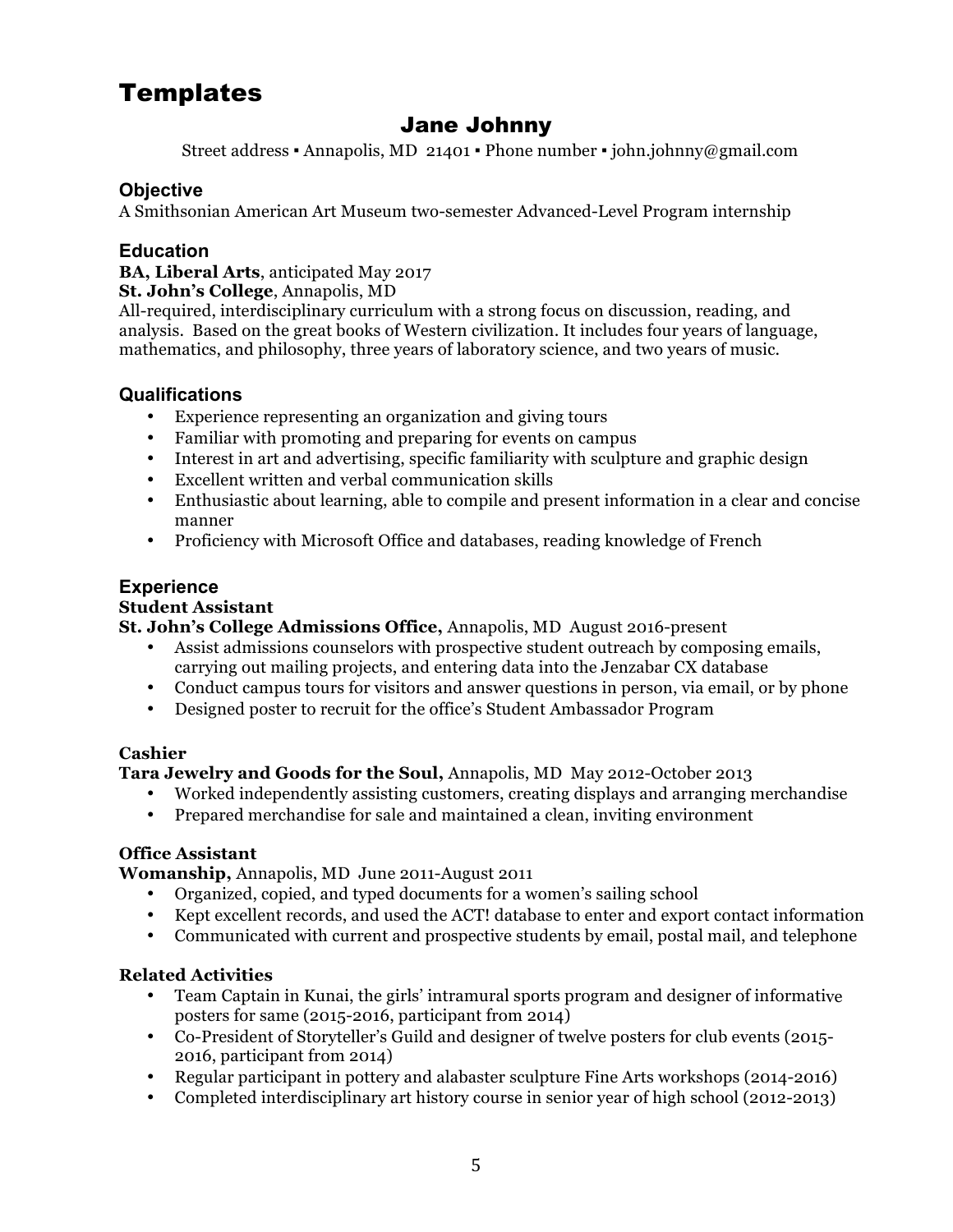Another way to present your resume information

## Jane Johnny

#### **Qualifications**

- • Experience representing an organization and giving tours as well as promoting and preparing for events
- Interest in art and advertising, specific familiarity with sculpture and graphic design
- Excellent written and verbal communication skills
- Enthusiastic about learning
- Able to compile and present information in a clear and concise manner
- Proficiency with Microsoft Office and databases, reading knowledge of French

#### **Student Assistant**

 **St. John's College Admissions Office,** Annapolis, MD August 2016-present

- • Assist admissions counselors with prospective student outreach; compose emails, carry-out mailing projects, and provide database support
- Conduct campus tours for visitors and answer questions in person, via email, or by phone
- Designed poster to recruit for the office's Student Ambassador Program

#### **Cashier**

 **Tara Jewelry and Goods for the Soul,** Annapolis, MD May 2012-October 2013

- Worked independently assisting customers, creating displays and arranging merchandise
- Prepared merchandise for sale and maintained a clean, inviting environment

#### **Office Assistant**

**Womanship,** Annapolis, MD June 2011-August 2011

- Organized, copied, and typed documents for a women's sailing school
- Kept excellent records, and used the ACT! database to enter and export contact information
- Communicated with current and prospective students using email, postal mail, and telephone

#### **Related Activities**

- Team Captain in Kunai, (2015-2016, participant from 2014)
- • Co-President of Storyteller's Guild and designer of twelve posters for club events (2015- 2016, participant from 2014)
- Participant in pottery and alabaster sculpture Fine Arts workshops (2014-2016)

#### **Education**

 **BA, Liberal Arts**, anticipated May 2017

 **St. John's College**, Annapolis, MD

 A richly varied curriculum that focuses on an integrated study of philosophy, literature, history, theology, political science, mathematics, music, and science.

#### **Contact Information**

Street address Phone number Email address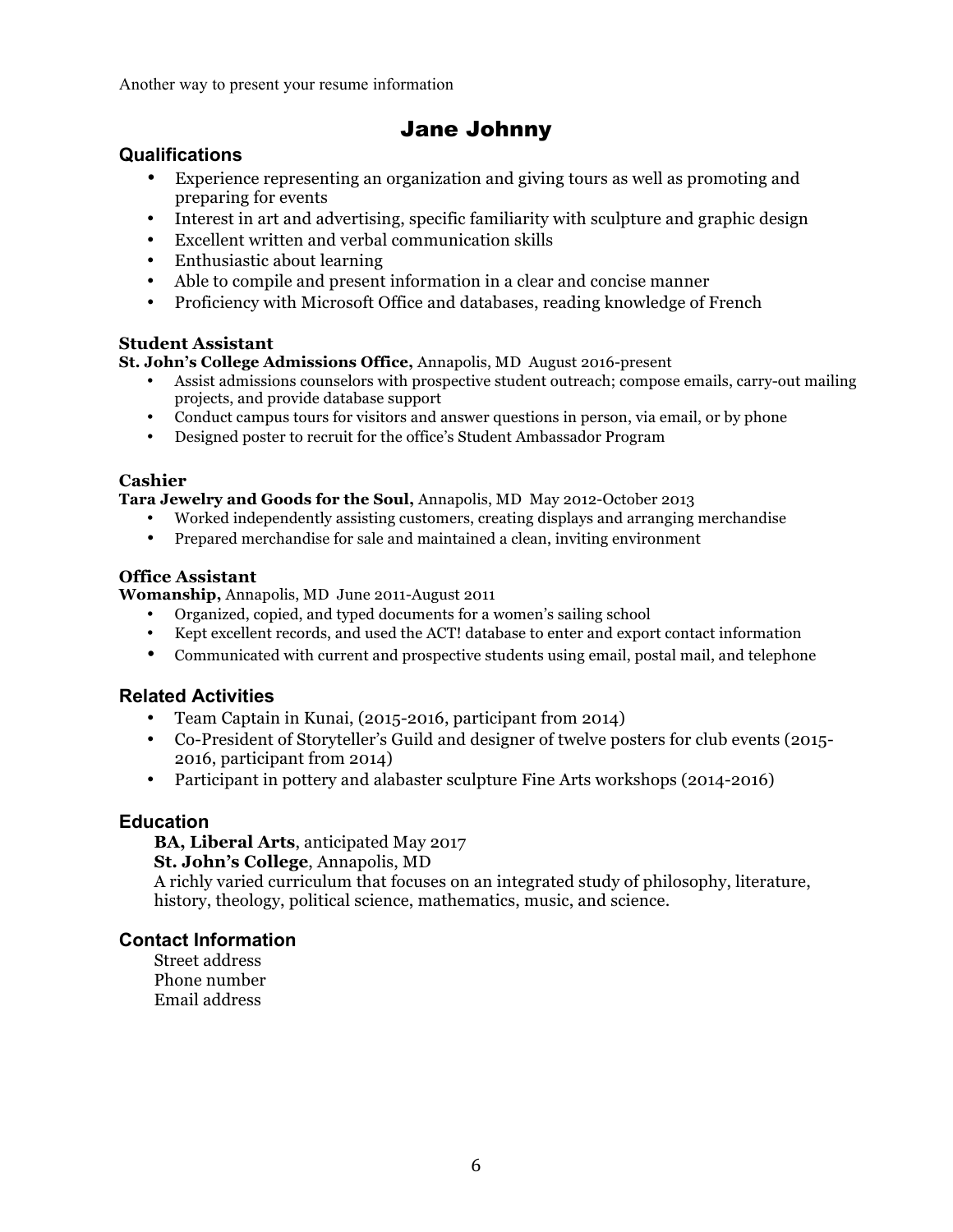# <span id="page-6-0"></span> Distinctions between a Curriculum Vitae (CV) and a Resume

#### **You will sometimes be asked to provide a CV rather than a resume. The documents are not always interchangeable. Here's a brief description of their unique qualities:**

 The primary differences between a resume and a curriculum vitae (CV) are length, what is included, and what each is used for. While both are used in job applications, a resume and a CV are not always interchangeable.

 **A Curriculum Vitae (CV)** provides a summary of one's experience and skills. Typically, CVs are longer than resumes - at least two or three pages and include information on one's academic background, including teaching experience, degrees, research, awards, publications, presentations, and other achievements. Most of the information is related to your academic background.

 **A Resume** provides a summary of your education, work history, credentials, and other accomplishments and skills. There are also optional sections, including an objective and career summary statement. Resumes are the most common document requested of applicants in job applications. They should be as concise as possible, typically no longer than one page, although sometimes it can be as long as two pages. Often resumes include bulleted lists to keep information concise.

 CVs are used almost exclusively in countries outside of the United States. In Europe, the Middle East, Africa, or Asia, employers may expect to receive a curriculum vitae. Within the United States, people in academia and medicine tend to use CVs rather than resumes. CVs are primarily used when applying for international, academic, education, scientific, medical or research positions or when applying for fellowships or grants.

#### Here's an example of a CV:

#### **Your Name**

 xxx Southgate Avenue ▪ Annapolis, MD 21401 Phone number • Email address

#### **PROFILE**

- • Engaged student with an extensive interdisciplinary background and skills that match enthusiasm
- Disciplined language learner who cares for grammar, syntax, and meaning
- Facilitative leader in class discussion whose participation is always constructive
- Strong writer who synthesizes seemingly disparate ideas
- Exceptional public speaker who makes concepts relevant and approachable

#### **INTERESTS**

 Early Judaism, Second Temple Judaism, Early Christianity in its Jewish context, the use of Old Testament ideas in New Testament theology, Jesus as the fruition of Jewish law and prophecy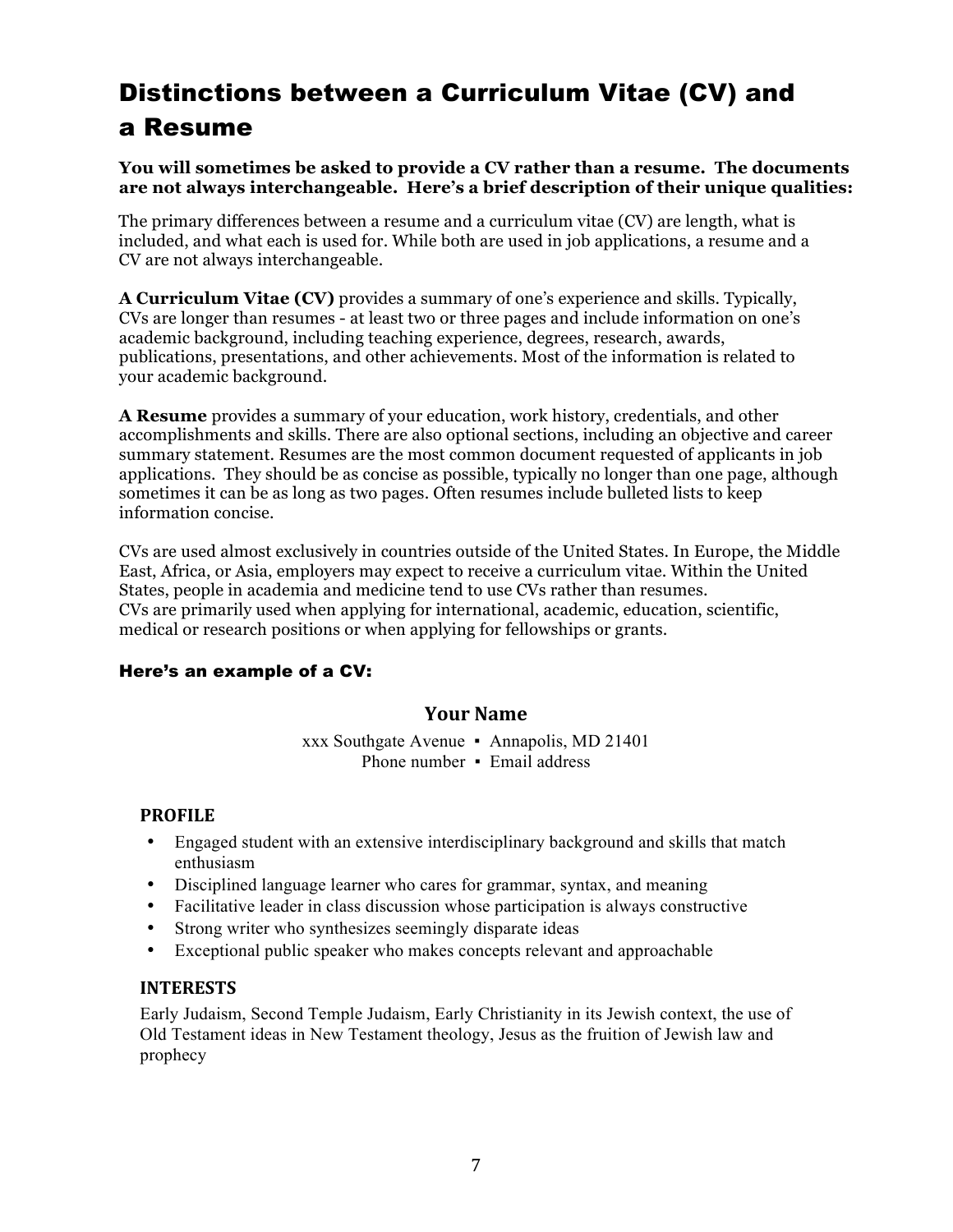#### **EDUCATION**

 $2012 - 2016$ St. John's College, Annapolis, MD B.A. in Liberal Arts, Anticipated Graduation: May 2016 (GPA: x.x)

#### **PAPERS**

- 2016 *This Great and Terrifying Distance: An Essay on Scripture and Belief in Moses Maimonides' "Guide of the Perplexed,"* 3.5-credit senior thesis accompanied by oral examination with a committee of St. John's tutors **\* Grade: TBD**
- *Changes in Belief,* paper for senior year preceptorial **\* Grade: TBD**  2015 *Interpreting Dreams and Interpreting Scripture: An Essay on Retrospective*
- 2015 *Corrupt: An Essay on Human Fallenness as Described by Blaise Pascal*, 1- credit paper for junior accompanied by oral examination **\* Grade: A**
- 2014 *This Great and Terrifying Distance: An Essay on Parallel Parables in the Epistle Dedicatory and III.54 of Moses Maimonides' "Guide of the Perplexed,"* paper for junior year preceptorial **\* Grade: A**
- 2014 *On Earth as it is in Heaven: An Essay on the Great Commandment in 3 John*, 1-credit paper for sophomore seminar accompanied by oral examination **\* Grade: A**

#### **COURSEWORK**

- 2016 Anticipated intensive summer language course: Biblical Greek
- $2012 2016$  **\* Area GPA: 3.6 and 4.0 respectively**  Language: Three semesters of Attic Greek and three semesters of French
- $2012 2016$  epistles, Augustine, Aquinas, Anselm, Dante, Calvin, Milton, Spinoza, Pascal, Kierkegaard, and many other works pertinent to the study of scripture and theology **\* Area GPA: 3.95**  Seminar: In-depth reading and discussion of the Pentateuch, the Gospels, Paul's
- 2014 & 2015 Preceptorials: Genesis and Exodus & Maimonides' *Guide of the Perplexed*  **\* Grades: TBD and 4.0 respectively**

#### **EXPERIENCE**

- 2015 **Co-facilitator**: with professor for a one-and-a-half hour seminar on Homer's *Iliad*
- 2015 **Co-founder and senior intern**: Clapham Institute Fellows Program. Developed strategic plan for a long-term, bi-weekly group dedicated to the study of scripture and theology at St. John's. Recruited 3 participants. Facilitate conversations. Organize events. Supervisor: Dr. Michael Metzger, Founder and CEO of the Clapham Institute

#### **LANGUAGES**

 English (native). Intermediate reading proficiency in French and Spanish. Novice reading proficiency in Ancient Greek. Intermediate speaking proficiency in Spanish.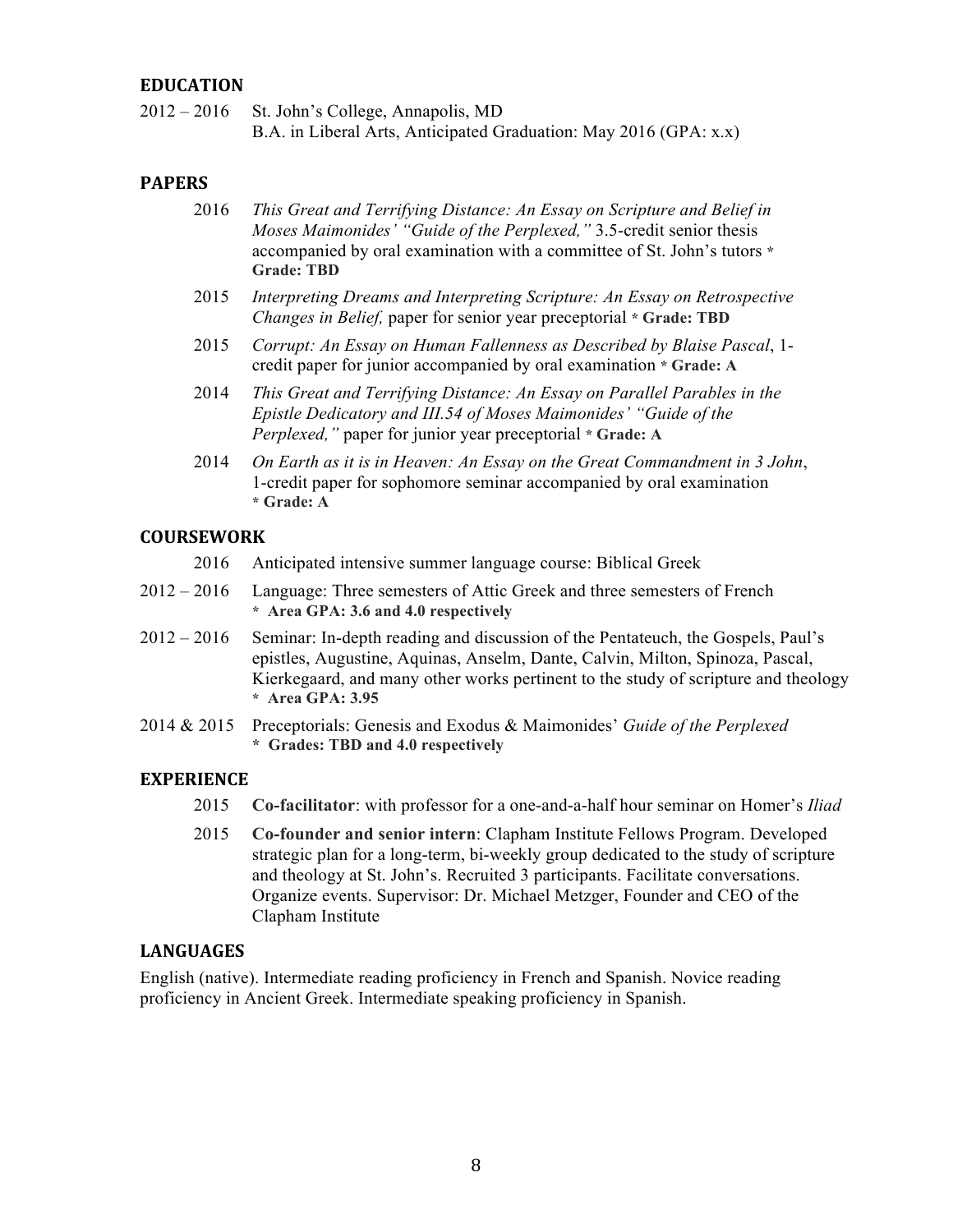#### **EXTRACURRICULAR**

#### $2012 - 2016$ President, Project Polity (service club), St. John's College, Annapolis, MD

- Created an annual event wherein 50+ volunteers collect nearly 1,000lbs of food to be donated to a local homeless shelter
- • Piloted and perpetuated a twice-weekly tutoring/mentoring program for approximately 25 disadvantaged youth (K-8 grade) that has lasted 3 years
- • Designed Project Polity's reflection series: obtained 17 donated copies of  the *Civically Engaged Reader*, recruited faculty facilitators, and planned a schedule for an on-going conversation about the meaning and value of service

#### **EMPLOYMENT**

#### $2014 - 2016$ **Summer Ranch Hand, Rojic and Sons Ranch, Sentinel Butte, ND**

 • Tend 100+ head of cattle and roughly 40 miles of fence. Maintain orchard and garden. Stock wood room for winter. Prepare meals daily, bake bread weekly.

#### 2012 **Instructor, WATCH East, Glendive, MT**

 • Taught a three-week, college level Community Service class to 50 students at a residential treatment center for DUI Felons

#### $2010 - 2012$  **Corps), Dawson Community College, Glendive, MT**  2010 – 2012 **AmeriCorps State Volunteer (Team Leader for Montana Campus**

- • Recruited about 20 students over two years for service team and fostered their successful completion of Campus Corps program (≈300hrs of service).
- Built lasting partnerships between DCC and at least at least 3 non-profits.
- • Organized an annual event wherein 70+ participants donate 1,000+lbs of food.
- • Facilitated reflections on the meaning and value of service at statewide conferences, at leader retreats, and on campus for DCC team members.
- • Made presentations on the method and importance of reflection at statewide conferences like the ServeMT Symposium and the Service Learning Colloquium.
- Served as Senior Instructor at the Boys and Girls Club of Dawson County
- • Served as Representative for a statewide leadership council, Montana AmeriCorps Connection, providing resources to 1,200+ AmeriCorps members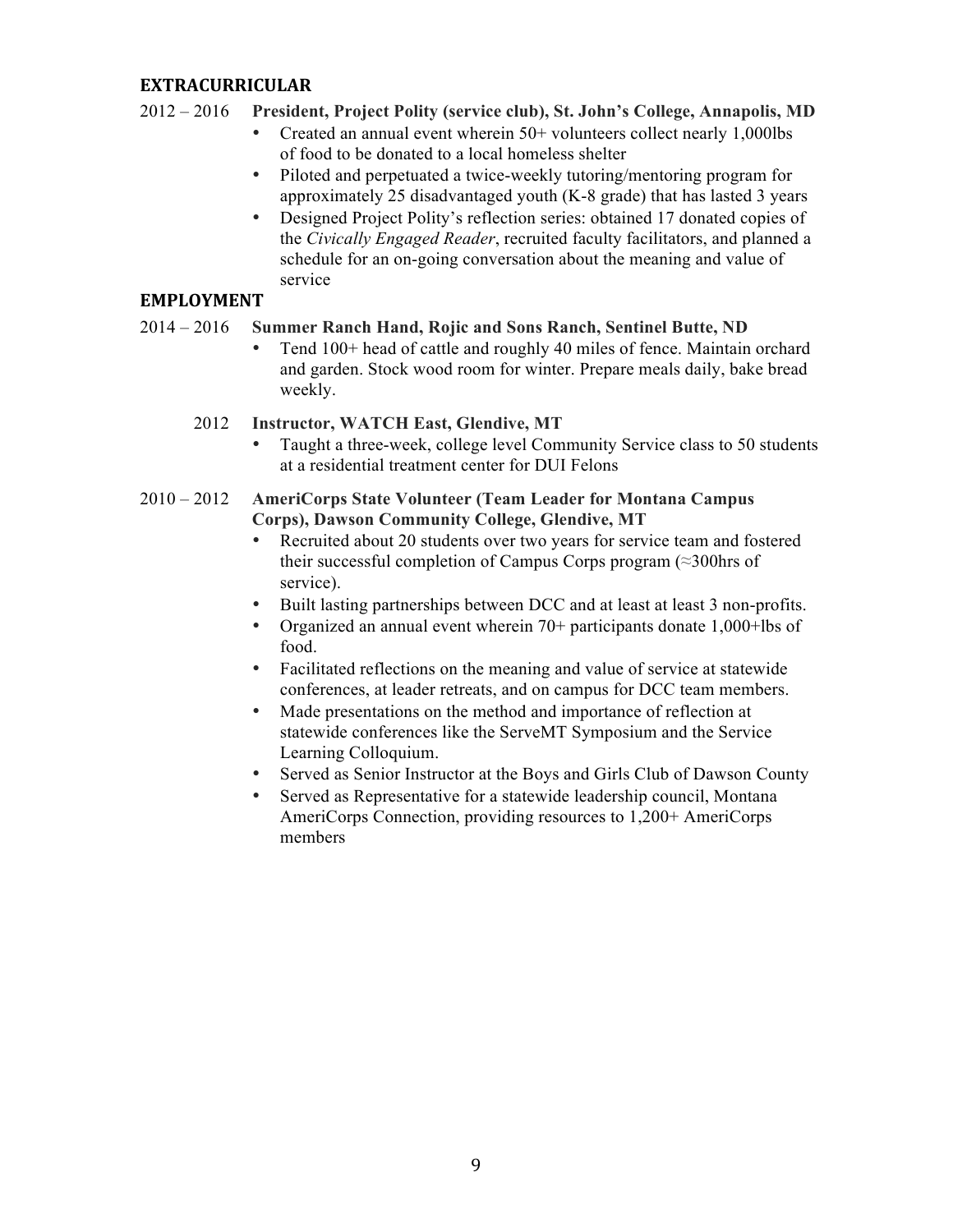# <span id="page-9-0"></span>Resume Action Verbs

| <b>Management</b>      | <b>Communication</b>    | <b>Clerical or Detail</b> | <b>Technical Skills</b> |
|------------------------|-------------------------|---------------------------|-------------------------|
| <b>Skills</b>          | <b>Skills</b>           | <b>Skills</b>             |                         |
| administer             | address                 | approve                   | assemble                |
| analyze                | arbitrate               | arrange                   | build                   |
| assign                 | arrange                 | catalogue                 | calculate               |
| attain                 | author                  | classify                  | compute                 |
| chair                  | correspond              | collect                   | design                  |
| contract               | develop                 | compile                   | devise                  |
| consolidate            | direct                  | dispatch                  | engineer                |
| coordinate             | draft                   | execute                   | fabricate               |
| delegate               | edit                    | generate                  | maintain                |
| develop                | enlist                  | implement                 | operate                 |
| direct                 | formulate               | inspect                   | overhaul                |
| evaluate               | influence               | monitor                   | program                 |
| execute                | interpret               | operate                   | remodel                 |
| improve                | lecture                 | organize                  | repair                  |
| increase               | mediate                 | prepare                   | solve                   |
| organize               | moderate                | process                   | train                   |
| oversee                | motivate                | purchase                  | upgrade                 |
| plan                   | negotiate               | record                    |                         |
| prioritize             | persuade                | retrieve                  |                         |
| produce                | promote                 | screen                    |                         |
| recommend              | publicize               | specify                   |                         |
| review                 | reconcile               | systematize               |                         |
| schedule               | recruit                 | tabulate                  |                         |
| strengthen             | speak                   | validate                  |                         |
| supervise              | translate               |                           |                         |
|                        | write                   |                           |                         |
|                        |                         |                           |                         |
| <b>Teaching Skills</b> | <b>Financial Skills</b> | <b>Creative Skills</b>    | <b>Helping Skills</b>   |
| adapt                  | administer              | act                       | assess                  |
| advise                 | allocate                | conceptualize             | assist                  |
| clarify                | analyze                 | create                    | clarify                 |
| coach                  | appraise                | design                    | coach                   |
| communicate            | audit                   | develop                   | counsel                 |
| coordinate             | balance                 | direct                    | demonstrate             |
| develop                | budget                  | establish                 | diagnose                |
| enable                 | calculate               | fashion                   | educate                 |
| encourage              | compute                 | found                     | expedite                |
| evaluate               | develop                 | illustrate                | facilitate              |
| explain                | forecast                | institute                 | familiarize             |
| facilitate             | manage                  | integrate                 | guide                   |
| guide                  | market                  | introduce                 | refer                   |
| inform                 | plan                    | invent                    | rehabilitate            |
| initiate               | project                 | originate                 | represent               |
| instruct               | research                | perform                   |                         |
| persuade               |                         | plan                      |                         |
| set goals              |                         | revitalize                |                         |
| stimulate              |                         | shape                     |                         |

 *Remember to make your verbs past tense if the job is in the past.*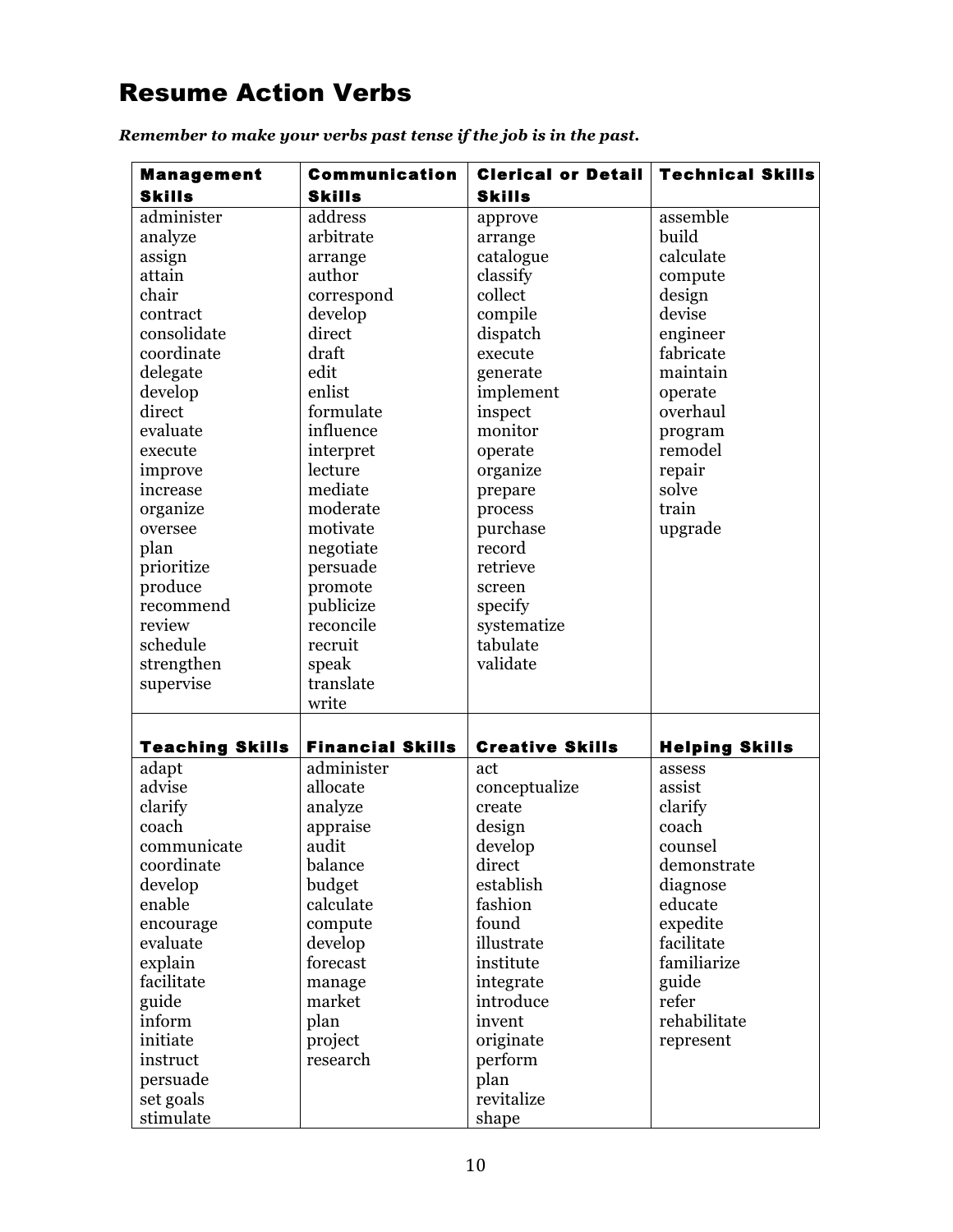# <span id="page-10-0"></span>Resume Advice from Additional Sources

#### **"Three Things Every Recruiter Looks for in a Resume"**

From an article by Network Professional Association

• **Focus** 

 Since recruiters' time is at a premium, they must know your career focus within seconds of opening your resume. If your career focus isn't clearly stated, you can't assume the reader will take the time to search through your resume for clues. Most recruiters consider "Career Objective" statements worthless if they contain no real information about the specific position you are looking for and the industry expertise you offer. The best objective statements are concise and to the point.

#### • **Core competencies or transferable skills**

 Once a recruiter understands your focus, he/she will want to know if you have the required core competencies relating specifically to your focus. Be careful not to muddy up your personal marketing message by including extraneous skills. If you remember the all- important rule of relevancy, you'll go a long way toward keeping the reader's attention on your key skills.

#### • **Accomplishments**

 One your resume has made it through the initial screening for focus and skills, the recruiter will want to know how you stack up against other candidates. Remember, with record-high resume response to job opening, recruiters need good, solid reasons to recommend you for consideration over the mountain of other candidates. Clear, concisely stated accomplishments are the best way to distinguish yourself from your competition. For optimum impact, write accomplishments that illustrate the strength of your core competencies, transferable skills and focus—and it's only valuable to your resume if it promotes the skills your target employers are looking for.

#### **"Words Every Resume Should Include"**

From Hotjobs.yahoo.com, by Caroline Levchuck

- 
- 
- Teamwork Detail-Oriented
- Flexibility Self-Motivated

#### **"What Employers Seek in New Employees"**

From a survey of over 500 employers across the US conducted by Michigan State University

- 1. Ability to get things done 11. Motivation to achieve
- 2. Common sense 12. Adaptability
- 3. Honesty/integrity 13. Intelligence
- 
- 
- 6. Well-developed work habits 16. Energy level
- 
- 
- 
- 
- 
- 
- 
- 4. Dependability 14. Decision-making skills
- 5. Initiative 15. Oral communication skills
	-
- 7. Reliability<br>
8. Interpersonal skills<br>
17. Problem-solving abilities<br>
18. Attitude toward work ethi
- 8. Interpersonal skills 18. Attitude toward work ethic
- 9. Enthusiasm 19. Mental alertness
- 10. Judgment skills 20. Emotional control